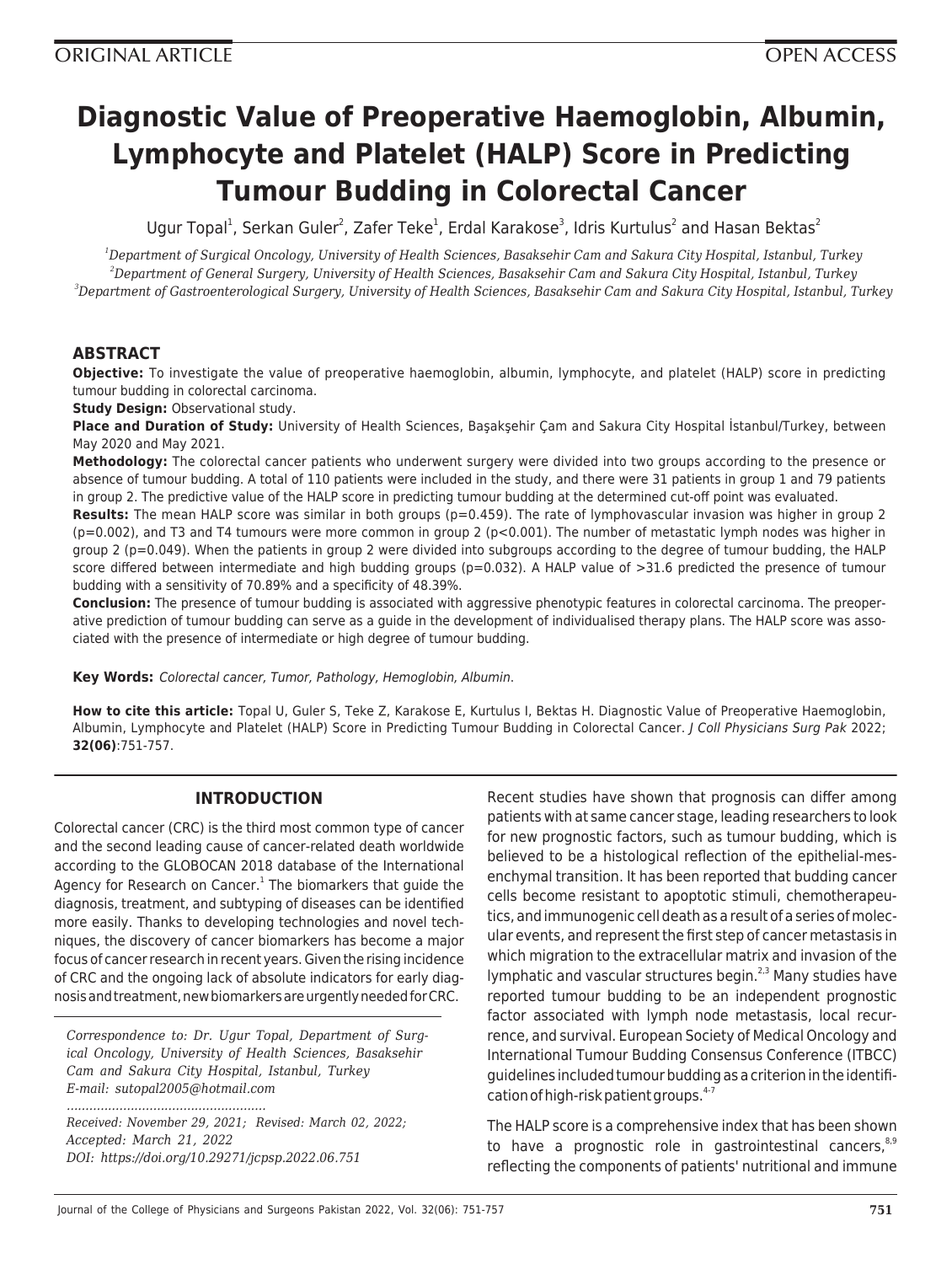status. The HALP score is a parameter that can be easily measured and easily calculated through clinical data of haemoglobin level, albumin level, lymphocyte count, and platelet count. Currently, no study has been conducted on the diagnostic value of HALP score in predicting tumour budding in patients with CRC.

The prediction of tumour budding based on immunonutritional indices is a new area of research in the literature removing the need to wait for pathology results. Thus, it has been found that patients who were erroneously believed to have a good prognosis based on clinicopathological factors until recently that could be studied, and who were followed up without additional therapy, would have had an additional survival advantage through actual prognosis-oriented therapy.

This study investigated the relationship between tumour budding and clinicopathological parameters in CRC patients who were diagnosed with adenocarcinoma and established the predictive value of the HALP score in predicting tumour budding.

## **METHODOLOGY**

Patients who underwent surgery for CRC between May 2020 and May 2021 were included in this single-centre observational study conducted at the University of Health Sciences, Başakşehir Çam and Sakura City Hospital, Istanbul, Turkey, between May 2020 and May 2021. Clinical data were collected from the hospital patient files, while histopathological data were collected from the pathology reports in the digital patients archive. The patients who underwent palliative surgery, those under the age of 18, those who were pregnant, those with chronic inflammatory diseases (tuberculosis, sarcoidosis, etc.), autoimmune diseases and haematological diseases, those using corticosteroids, and those with inaccessible records were excluded from the study.

In accordance with the recommendations of the College of American Pathologists Protocol for Reporting of Colorectal Carcinoma (2018), tumour budding was determined as defined at the ITBCC 2016 meeting, being single cells or clusters of up to four cells at the invasive margin of the tumour.<sup>4</sup> All tumour-containing slides were examined for the presence of tumour budding, along the invasive margin of the tumour. In cases with tumour budding, the tumour buds were counted within the area of 0.785 mm<sup>2</sup> identified as having the highest density of tumour buds (hotspot), at the invasive margin of the tumour and 20x magnification.<sup>4</sup> For field standardisation, the number of tumour buds identified in the 20x magnification objective was divided by the normalisation factor corresponding to the 20x field size of the microscope. Subsequently, cases identified with 0–4 tumour buds were scored as low budding (Bd1), those with 5-9 tumour buds as intermediate budding (Bd2), and those with ≥10 buds as high budding (Bd3). The patients were divided into two groups according to the absence or presence of tumour buds. Group 1 patients were budding absent and group 2 patients were budding present, based on their tumour budding

findings. A total of 110 patients were included in the study. There were 31 patients in group 1 and 79 patients in group 2.

The groups were examined for demographic data, tumour marker levels, neoadjuvant treatment, type of operation, tumour localisation, histopathological diagnosis, tumour size, degree of differentiation, tumour depth of invasion, lymphovascular invasion, perineural invasion, total lymphocyte count, pathological stage, and lymph node metastasis.

The HALP score was calculated preoperatively using the equation: haemoglobin (g/dL) × albumin (g/L) × lymphocytes (10<sup>9</sup>/L)/ platelets  $(10^9/L)$ .

The pathological disease stage was determined in accordance with the 8th Edition of the TNM Classification. $^{10}$ 

A receiver operating characteristic (ROC) analysis was conducted and a ROC curve was created to establish a cut-off point for the HALP score. The patients were divided into two groups according to the presence or absence of budding, and a ROC analysis was performed for the two groups. The diagnostic value of the HALP score at the established cut-off point was examined.

The factual investigation of the information was performed utilizing IBM SPSS Measurements for Windows, form 23.0 (IBM Corp., Armonk, NY, USA). The mean and standard deviation values were given for the parameters conforming to the normal distribution, and the median and range values were given for the parameters not conforming to the normal distribution. The normality of the data was analysed with a Shapiro-Wilk test; categorical variables were compared using Chisquare and Fisher's tests; an Independent Samples (Student's) t-test was used for the normally distributed groups, and a Mann-Whitney U test for the non-normally distributed groups. With the aim to determine the source of difference between the groups Bonferroni method being among Post Hoc tests has been applied. The sensitivity and specificity of the HALP score were calculated based on the tumour budding, and a cut-off point was established through an examination of the area under the ROC curve. The statistical significance level was set at <0.05 for all tests.

## **RESULTS**

A ROC analysis was conducted and a ROC curve was created to establish a cut-off point for the HALP score. The ROC analysis yielded an area under the ROC curve of 54.6%. The cut-off point gives an answer rate of 54.6% correctly. At the cut-off point, a HALP score of >31.6 predicted the presence of tumour budding with a sensitivity of 70.89% and a specificity of 48.39%. The results are presented in Figure 1 and Table I.

An analysis of the relationship between the HALP score and the degree of tumour budding in patients with tumour budding revealed a statistically significant difference between the intermediate and high budding groups (19.7 vs. 30.6,  $p = 0.032$ ). The results are presented in Table I.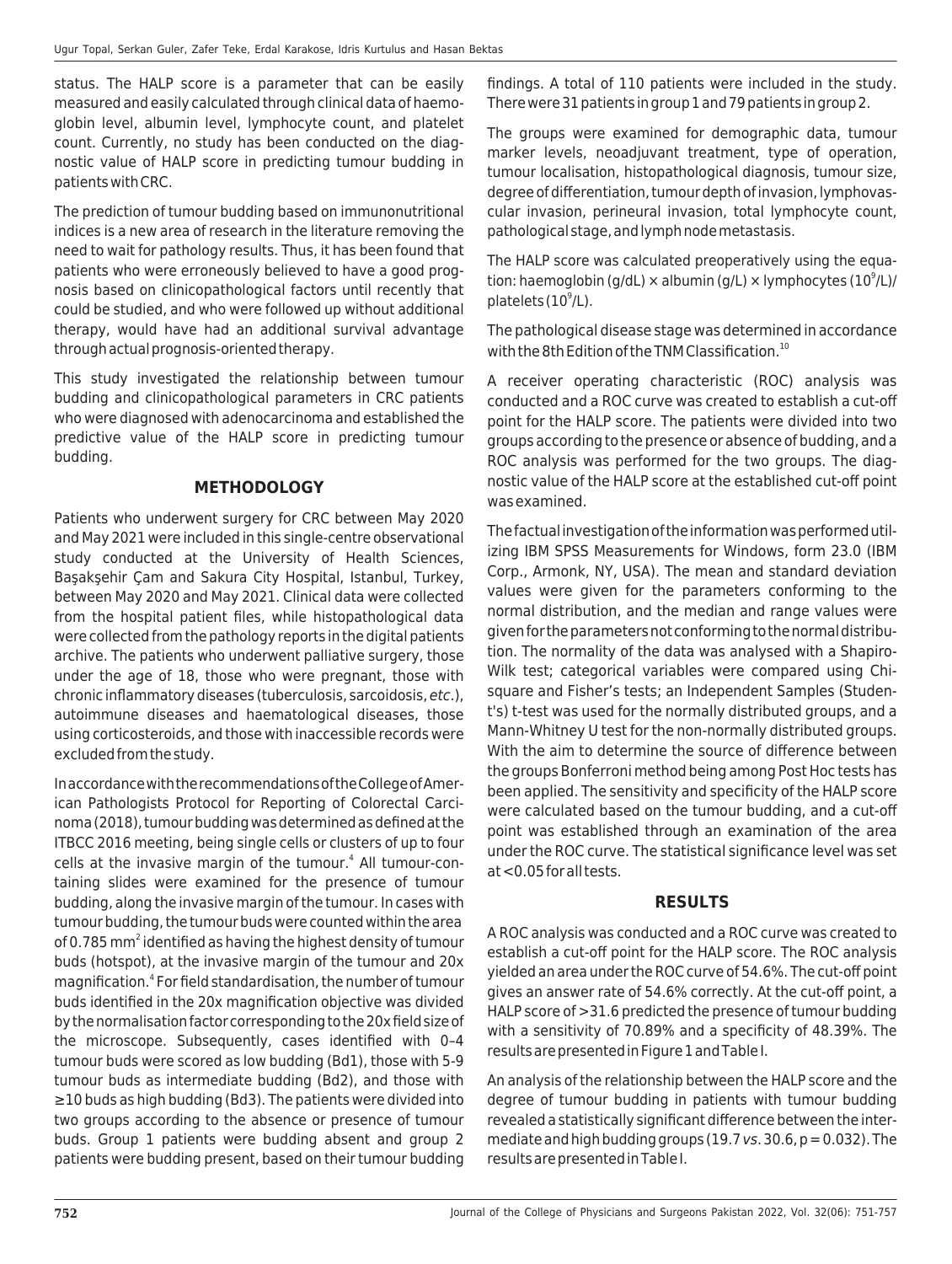

**Figure 1: Receiver operating characteristic curve analysis of the HALP score for tumour budding.**

**Table I: Proposed cut-off points for the HALP score for the prediction of tumour budding and relationship between the degree of tumour budding and HALP score.**

|                   |                       |                  | <b>HALP</b> score       |          |
|-------------------|-----------------------|------------------|-------------------------|----------|
| <b>AUC</b>        |                       |                  | 0.546                   |          |
| 95% CI (%)        |                       |                  | $0.448 - 0.641$         |          |
| Cut-off           |                       |                  | >31.6                   |          |
| Specificity       |                       |                  | 48.39                   |          |
| 95% CI (%)        |                       | $30.2 - 66.9$    |                         |          |
| Sensitivity (%)   |                       |                  | 70.89                   |          |
| 95% CI (%)        |                       |                  | 59.6-80.6               |          |
| <b>PPV</b>        |                       |                  | 39.5                    |          |
| <b>NPV</b>        |                       |                  | 77.8                    |          |
| $+LR$             |                       |                  | 1.66                    |          |
| -LR               |                       |                  | 0.73                    |          |
| p                 |                       |                  | 0.493                   |          |
|                   | Low (a)               | Intermediate (b) | High $(c)$              | p        |
| <b>HALP</b> score | 24.1<br>$(5.5 - 150)$ | 19.7 (6.5-43.7)  | 30.6<br>$(17.4 - 70.1)$ | $0.039*$ |

Post Hoc Bonferroni c-b;  $p = 0.032$ .

The male gender was dominant in both groups (71% vs. 60.8%,  $p = 0.317$ ). The mean age was similar in both groups (67 years  $vs. 62$  years,  $p = 0.298$ ). Preoperative laboratory parameters and tumour marker levels were similar in both groups (p>0.05). The mean HALP score was similar in both groups (28.5 vs. 24.2, p = 0.459). The results are presented in Table II.

The majority of the operations were performed under elective conditions (90.3% vs. 84.85,  $p = 0.448$ ) and the most common tumour localisation was the rectum (38.7% vs. 32.9%,  $p =$ 0.631). Operation-related variables are presented in Table III.

The most common pathological grade was moderate differentiation (74.2% vs. 88.6%,  $p = 0.111$ ). The rate of lymphovascular invasion was higher in group 2 (38.7% vs. 70.9%,  $p = 0.002$ ). The T3 and T4 tumours were more common in group 2 (p <0.001). The number of lymph nodes harvested was similar in both groups (19 vs. 23,  $p = 0.291$ ), although the number of metastatic lymph nodes was higher in group 2 (0 vs. 1,  $p =$ 0.049). The results are presented in Table III.

#### **DISCUSSION**

This study was conducted to investigate the relationship between tumour budding and clinic pathological parameters in CRC patients and to establish the predictive value of the HALP score for tumour budding. It was found that tumour budding was associated with such poor histo pathological factors as the presence of lymphovascular invasion, a high T stage, and an increased number of metastatic lymph nodes. The HALP score was not statistically significantly associated with the presence of tumour budding. However, the subgroup analysis of patients with tumour budding revealed a higher HALP score to be associated with the presence of intermediate or high degree of tumour budding.

The inflammatory response and nutritional status have been shown to be associated with the prognosis of cancer patients.<sup>11</sup> The HALP score integrates four haematological parameters, and previous studies have demonstrated its prognostic significance in CRC. Inflammation-based ratios are representative biomarkers of host inflammatory response that can predict cancer prognosis. The reliability of the HALP score has been demonstrated in various studies in the literature. Jiang et al. studied the prognostic value of the HALP score in locally advanced CRC patients and found that patients with lower HALP scores exhibited an increased risk of death (HR = 1.46, 95% CI 1.11-1.92;  $p = 0.007$ ) and cancer-related death (HR = 1.78, 95% CI 1.31–2.43; p < 0.001). These patients had also lower 5 year overall survival rate (60.7% vs. 74.0%; log-rank  $p =$ 0.001). <sup>8</sup> Similarly, Yalav et al. found the HALP score to be closely associated with clinicopathological features and to be an independent prognostic factor for survival in CRC patients who underwent curative resection.<sup>12</sup> Likewise, Dagmura et al. grouped CRC patients by age, as above and below 80 years, and established an association between HALP score and survival. The HALP score was significantly higher in the >80 years of age group than in the younger age group. $^{13}$ 

The HALP score has been shown to be a safe parameter in solid tumours other than CRC,  $14-17$  and its predictive power has been proven in various benign conditions. Tian et al. investigated the association between HALP score and poor outcomes in patients with acute ischaemic stroke and found that an increased HALP score was associated with reduced risk of recurrent stroke and mortality within 90 days and 1 year after the onset of stroke.<sup>18</sup> Park et al. reported that the HALP score at the time of diagnosis may reflect the cross-sectional activity of anti-neutrophil cytoplasmic antibody-associated vasculitis.<sup>19</sup> It was hypothesised that the HALP score may be of value in the prediction of tumour budding, although the diagnostic value of the HALP score in predicting tumour budding was limited in this study.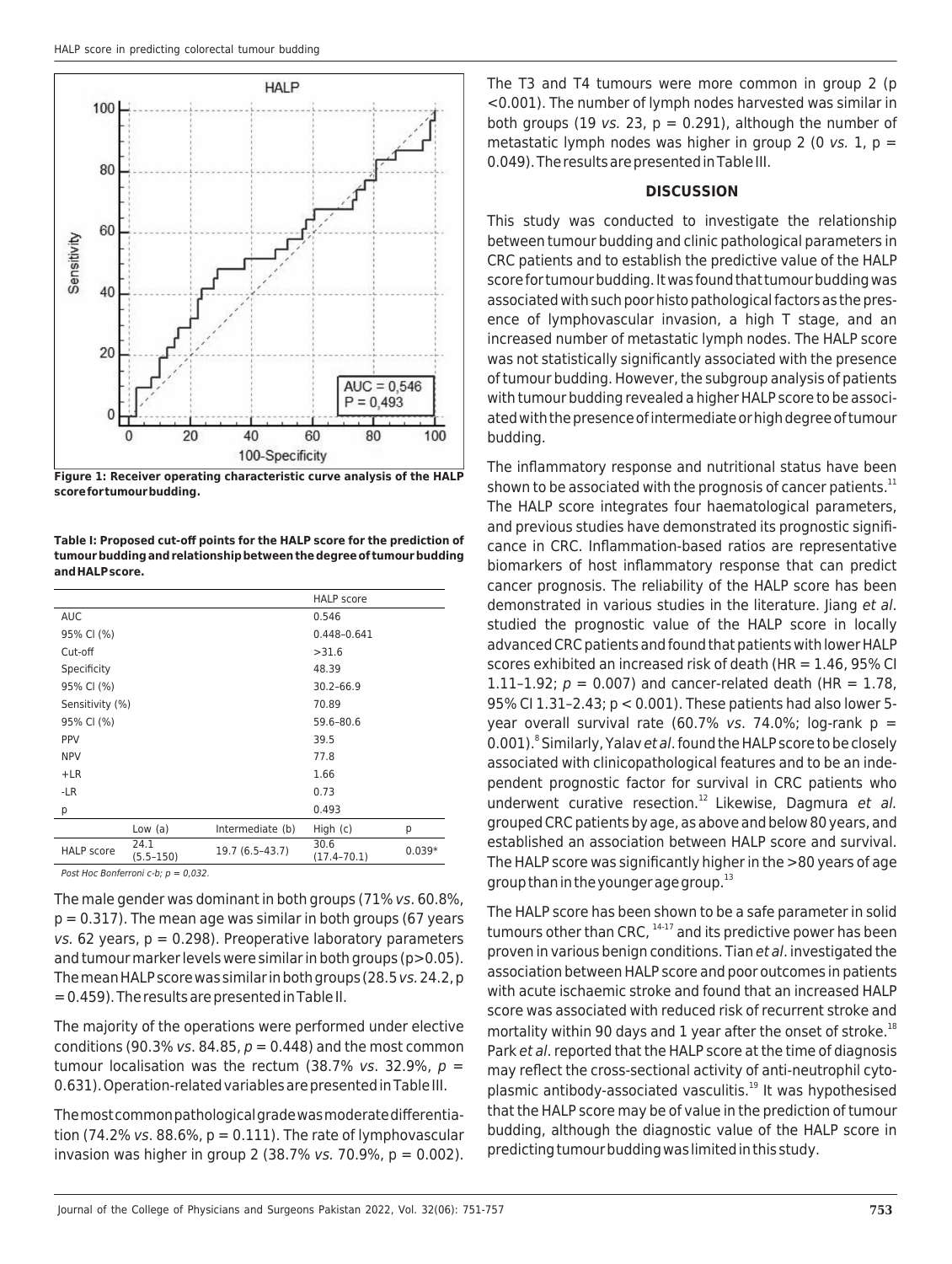#### **Table II: Demographic data and preoperative laboratory findings.**

|                                                    | Group 1                   | Group 2                | p-value |
|----------------------------------------------------|---------------------------|------------------------|---------|
|                                                    | 31 (%)                    | 79 (%)                 |         |
| Gender                                             |                           |                        |         |
| Male                                               | 22(71)                    | 48 (60.8)              | 0.317   |
| Female                                             | 9(29)                     | 31 (39.2)              |         |
| Age <sup>b</sup>                                   | 67 (34) (43–77)           | 62 (71) (17-88)        | 0.298   |
| Neoadjuvant treatment                              | 9(29)                     | 15 (19)                | 0.251   |
| Neutrophil count <sup>b</sup> (10 <sup>9</sup> /L) | $3.82(11.5)(2-13.5)$      | $4.63(11)(1.8-12.7)$   | 0.271   |
| Haemoglobin level <sup>®</sup> (g/dL)              | $11.6 \pm 2.3$            | $11.6 \pm 1.9$         | 0.946   |
| Albumin level <sup>a</sup> (g/L)                   | $40.8 \pm 5.3$            | $40.4 \pm 5.1$         | 0.763   |
| Lymphocyte count <sup>b</sup> (10 <sup>9</sup> /L) | $1.31(3.8)(0.6-4.4)$      | $1.49(3.0)(0.5-3.5)$   | 0.182   |
| Platelet count <sup>b</sup> $(10^9/L)$             | 246 (422) (104-526)       | 276 (276) (45-697)     | 0.092   |
| <b>HALP</b> score                                  | 28.5 (7.82) (4-82.2)      | 24.2 (14.45) (5.5–150) | 0.459   |
| CEA level <sup>b</sup> (ng/mL)                     | $2.64(453.1)(0.9-454)$    | 4.3 (753.2) (0.8–754)  | 0.120   |
| CA19-9 level <sup>b</sup> (ng/mL)                  | 13.45 (1188.5) (2.5-1191) | 18.9 (14641) (2-14643) | 0.286   |
|                                                    |                           |                        |         |

Chi-square and Fisher's Exact tests; a: Independent Samples (Student's) t-test (ort±ss); b: Mann-Whitney U-test ((Range) (Min-Max)); CEA: Carcinoembryonic antigen; CA 19-9: Carbohydrate antigen 19-9.

#### **Table III: Surgical variables and pathological results.**

|                                                                                  | Group 1<br>31(%)    | Group 2<br>79 (%)     | p-value     |  |  |  |
|----------------------------------------------------------------------------------|---------------------|-----------------------|-------------|--|--|--|
| Emergency & Elective                                                             |                     |                       |             |  |  |  |
| Emergency                                                                        | 3(9.7)              | 12(15.2)              | 0.448       |  |  |  |
| Elective                                                                         | 28 (90.3)           | 67 (84.8)             |             |  |  |  |
| Localized                                                                        |                     |                       |             |  |  |  |
| Rectosigmoid                                                                     | 2(6.5)              | 11(13.9)              |             |  |  |  |
| Rectum                                                                           | 12 (38.7)           | 26(32.9)              |             |  |  |  |
| Right colon                                                                      | 4(12.9)             | 17(21.5)              | 0.631       |  |  |  |
| Sigmoid                                                                          | 8(25.8)             | 14 (17.7)             |             |  |  |  |
| Left colon                                                                       | 5(16.1)             | 10(12.7)              |             |  |  |  |
| Transverse colon                                                                 | ä,                  | 1(1.3)                |             |  |  |  |
| Type of operation                                                                |                     |                       |             |  |  |  |
| Open<br>Laparoscopic                                                             | 20(64.5)<br>6(19.4) | 61(77.2)<br>11 (13.9) | 0.370       |  |  |  |
| Robotic                                                                          | 5(16.1)             | 7(8.9)                |             |  |  |  |
| Postoperative hospital stay <sup>b</sup>                                         | $7(31)(4-35)$       | $6(37)(3-40)$         | 0.349       |  |  |  |
| Pathological grade                                                               |                     |                       |             |  |  |  |
| Poorly differentiated                                                            | 2(6.5)              | 4(5.1)                |             |  |  |  |
| Intermediately differentiated                                                    | 23 (74.2)           | 70 (88.6)             | 0.111       |  |  |  |
| Well-differentiated                                                              | 6(19.4)             | 5(6.3)                |             |  |  |  |
| Lymphovascular invasion                                                          | 12 (38.7)           | 56 (70.9)             | $0.002**$   |  |  |  |
| Perineural invasion                                                              | 11(35.5)            | 39 (49.4)             | 0.188       |  |  |  |
| T stage                                                                          |                     |                       |             |  |  |  |
| 0                                                                                | 2(6.5)              | 1(1.3)                |             |  |  |  |
| $\mathbf 1$                                                                      | 3(9.7)              | ÷,                    |             |  |  |  |
| 2                                                                                | 7(22.6)             | 3(3.8)                |             |  |  |  |
| 3                                                                                | 11(35.5)            | 50(63.3)              | $< 0.001**$ |  |  |  |
| 4a                                                                               | 4(12.9)             | 21(26.6)              |             |  |  |  |
| 4b                                                                               | 4(12.9)             | 4(5.1)                |             |  |  |  |
| N stage                                                                          |                     |                       |             |  |  |  |
| 0                                                                                | 20(64.5)            | 29 (36.7)             |             |  |  |  |
| 1                                                                                | 1(3.2)              | 3(3.8)                |             |  |  |  |
| 1a                                                                               | 4(12.9)             | 13(16.5)              |             |  |  |  |
| 1b                                                                               | 2(6.5)              | 14(17.7)              | 0.291       |  |  |  |
| 1 <sub>c</sub>                                                                   | $\mathbf{r}$        | 3(3.8)                |             |  |  |  |
| $\overline{2}$                                                                   |                     | 2(2,5)                |             |  |  |  |
| 2a                                                                               | 2(6.5)              | 6(7.6)                |             |  |  |  |
| 2 <sub>b</sub>                                                                   | 2(6.5)              | 9(11.4)               |             |  |  |  |
| M stage<br>0                                                                     | 29 (93.5)           | 66 (83.5)             |             |  |  |  |
| $\mathbf{1}$                                                                     | 2(6.5)              | 13(16.5)              | 0.169       |  |  |  |
| Tumour size <sup>b</sup> (cm)                                                    | $3.25(6.9)(0.1-7)$  | $33(7.3)(1.3-8.6)$    | 0.154       |  |  |  |
| Harvested lymph nodes <sup>b</sup>                                               | $19(77)(1-78)$      | 23 (122) (6-128)      | 0.291       |  |  |  |
| Metastatic lymph nodes <sup>b</sup>                                              | $0(9)(0-9)$         | $1(44)(0-44)$         | $0.049*$    |  |  |  |
| Chi-square and Fisher's Exact tests. b: Mann-Whitney U-test ((Range) (Min-Max)). |                     |                       |             |  |  |  |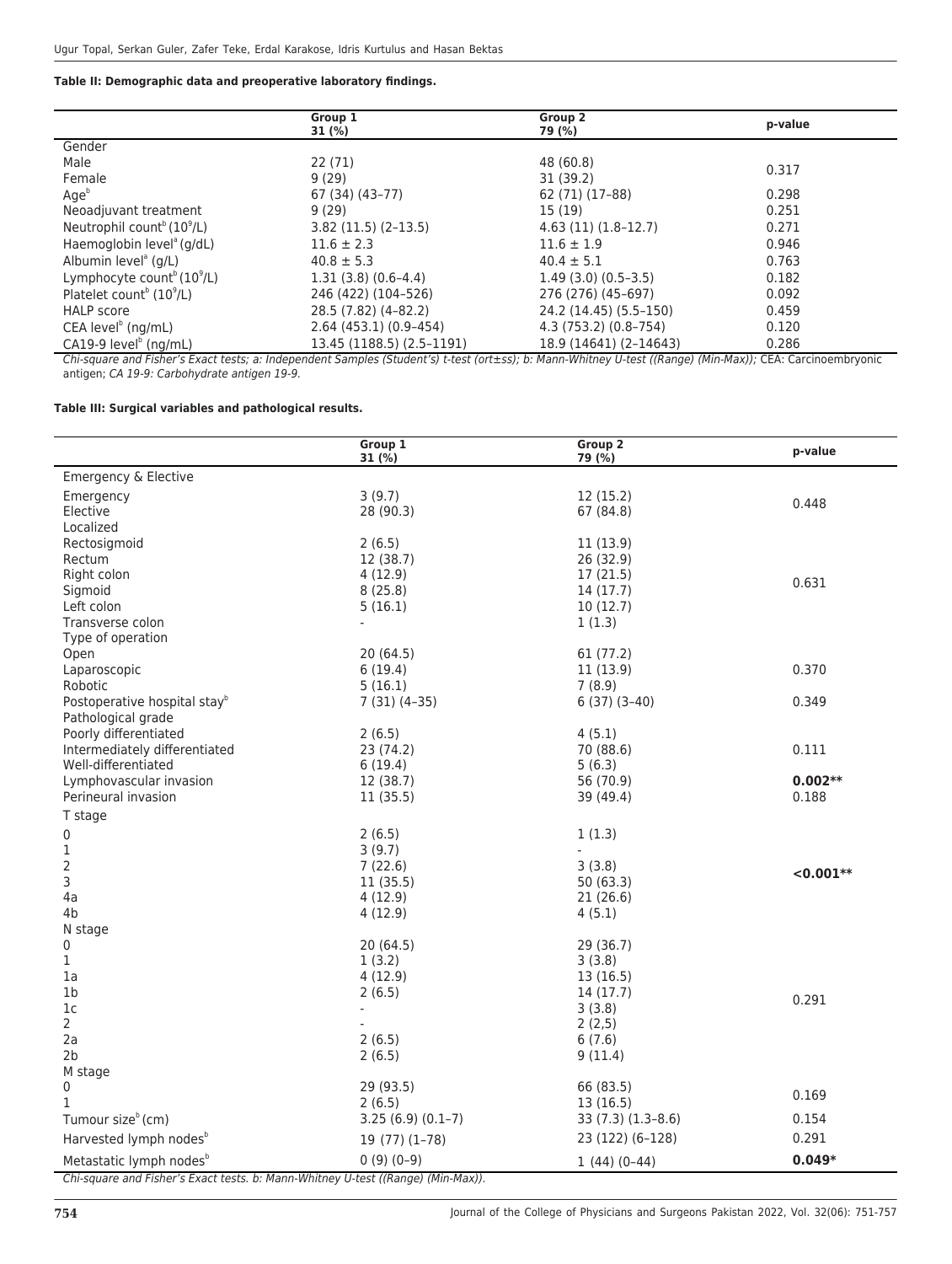While a subgroup analysis of patients with tumour budding revealed that a high HALP score was associated with the presence of intermediate or high degree of tumour budding, the authors could not demonstrate the prognostic value of the HALP score due to the short-term follow-up of their patients. The authors attributed this to the similar preoperative characteristics of patients. The patient groups in this study had a homogeneous distribution.

The association between tumour budding and pathological T stage has been investigated in several studies, most of which found tumour budding to be associated with more advanced  $pT$  stages.<sup>5,20-22</sup> In the present study, tumour budding was found to be associated with a high pT level, which is a poor histological parameter, in accordance with the findings of previous studies.

Lymph node metastasis remains one of the most valuable prognostic factors in CRC. Earlier studies have shown that the depth of submucosal invasion, the tumour grade at the deepest invasive front and the presence of lymphovascular invasion are predictive markers for lymph node metastasis in CRC. It has been reported that tumour budding, which represents a differentiated histology at the invasive margin, is useful for the prediction of lymph node metastasis or haematogenous metastasis.<sup>23,24</sup> Many studies on tumour budding in CRC revealed a significant association between tumour budding and lymphovascular invasion, and it has been suggested that tumour buds may be the part of the tumour that acquires the ability to invade lymphatic vessels. $5,23,25$  In the present study, tumour budding was found to be associated with an increased number of metastatic lymph nodes and increased lymphovascular invasion, supporting the findings of previous studies.

When tumours begin to bud, single tumour cells or small cell nests detach from the main tumour, and the budding of these cells is the first step in cancer metastasis, given their capacity to migrate through the extracellular matrix, to invade lymphatic and vascular structures, and to metastasize to regional lymph nodes and distant organs.<sup>2</sup> In the present study, tumour budding was found to be associated with an increased number of metastatic lymph nodes and poor histological parameters, in line with the findings of previous studies.

It was believed that these results support the theoretical view explaining the onset of the metastatic cascade with tumour budding. The association between tumour budding and poor histopathological factors was not only related to the presence of budding, but also the degree of budding. The fact that the patient groups are generally heterogeneous in the published studies in the literature, and that the different studies have come up with the different findings to support this argument.

Tumour budding has initially been described in cancer patients who have not received neoadjuvant therapy and has been used to determine the need for neoadjuvant therapy. Currently, the determination of tumour budding score in CRC patients who received neoadjuvant treatment is a controversial issue in the literature, and it has not been clearly stated in the literature that this score cannot be used in CRC patients who received neoadjuvant therapy. CRC patients receiving neoadjuvant treatment may have bud-like false appearances due to regression in the tumour, and some pathologists do not prefer to report this score. However, since this issue is not yet clear enough in the literature, it was preferred to use this scoring system in CRC patients who received neoadjuvant therapy in this study.

Determining the optimal cut-off points for biomarkers requires further research, as the only way of achieving more accurate results related to their predictive power. Prognostic tools are needed for the development of individualised cancer therapy programs. The assessment of tumour budding may help improve tumour staging systems and treatment approaches, and may serve as an additional pathological parameter in the determination of tumour behavior. The preoperative prediction of tumour budding can guide individualised therapy modalities.

The most important limitation of this study is its retrospective design. Other limitations are the limited number of patients and the lack of long-term oncological follow-up results, as the patient with the earliest record underwent surgery one and a half years ago. The authors believe, however, that this study contributes to the literature as the first study to investigate the association between HALP score and tumour budding.

# **CONCLUSION**

The results of this study revealed the presence of tumour budding to be associated with aggressive phenotypic features in CRC, and its ability to be used as a practical and reliable parameter for the determination of greater potential for malignancy. The authors recommend that tumour budding should be studied at least as present or absent in routine histopathological examination of CRC.

## **ETHICAL APPROVAL:**

The study was approved by the local Ethics Committee of the institute (Institutional Review Board (IRB) No. 2021.03.19).

## **PATIENTS' CONSENT:**

Consent for publication was obtained from the patients whose data are included in this manuscript.

# **COMPETING INTEREST**:

The authors declared no competing interest.

# **AUTHORS' CONTRIBUTION**:

UT: Conception, design, interpretation, literature search, and writing the manuscript.

SG: Conception, design, data collection and processing, inter-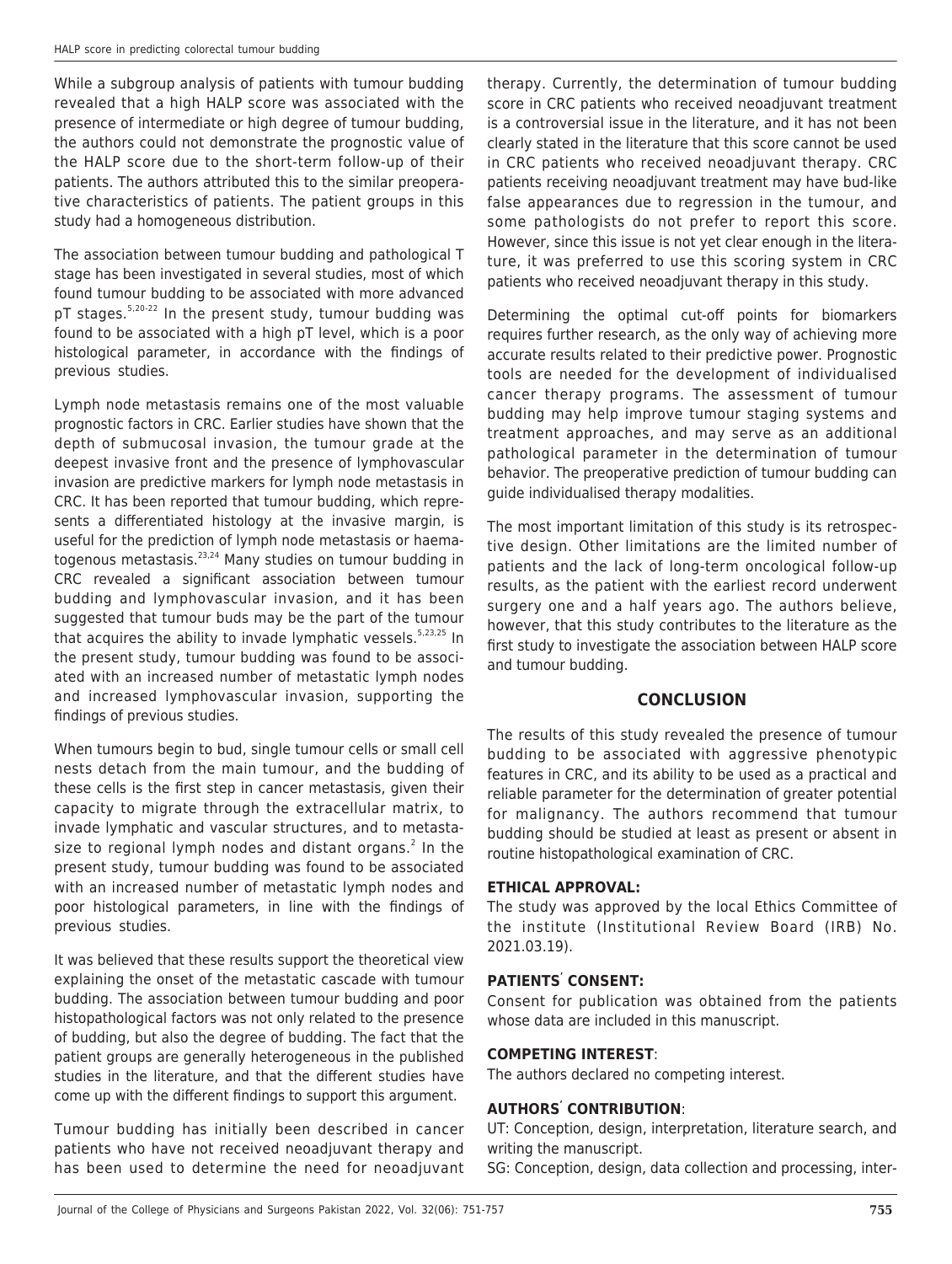pretation, and literature search.

ZT: Supervision, writing manuscript, and critical review. EK: Conception, design, supervision, and critical review.

IK: Supervision, literature search, and critical review.

HB: Conception, design, supervision, literature search, writing manuscript, and critical review.

All authors approved the final revision of this manuscript to be published.

## **REFERENCES**

- 1. Bray F, Ferlay J, Soerjomataram I, Siegel RL, Torre LA, Jemal A. Global cancer statistics 2018: GLOBOCAN estimates of incidence and mortality worldwide for 36 cancers in 185 countries. CA Cancer J Clin 2018; **68(6)**:394-424. doi: 10.3322/caac.21492.
- 2. De Smedt L, Palmans S, Sagaert X. Tumour budding in colorectal cancer: What do we know and what can we do? Virchows Archiv 2016; **468(4)**: 397-408. doi: 10.1007/s00428-015-1886-5.
- 3. Ozer SP, Barut SG, Ozer B, Catal O, Sit M. The relationship between tumor budding and survival in colorectal carcinomas. Rev Assoc Med Bras (1992) 2019; **65(12)**:1442-7. doi: 10.1590/1806-9282.65.12.1442.
- 4. Lugli A, Kirsch R, Ajioka Y, Bosman F, Cathomas G, Dawson H, et al. Recommendations for reporting tumor budding in colorectal cancer based on the international tumor budding consensus conference (ITBCC) 2016. Mod Pathol 2017; **30(9)**:1299-311. doi: 10.1038/modpathol.2017.46.
- 5. Koelzer VH, Zlobec I, Lugli A. Tumor budding in colorectal cancer--ready for diagnostic practice? Hum Pathol 2016; **47(1)**:4-19. doi: 10.1016/j.humpath.2015. 08.007.
- 6. Schmoll HJ, Van Cutsem E, Stein A, Valentini V, Glimelius B, Haustermans K, et al. ESMO consensus guidelines for management of patients with colon and rectal cancer. A personalized approach to clinical decision making. Ann Oncol 2012; **23(10)**: 2479-516. doi: 10.1093/annonc/mds236.
- 7. Lugli A, Karamitopoulou E, Zlobec I. Tumor budding: A promising parameter in colorectal cancer. Br J Cancer 2012; **106(11)**: 1713-7. doi: 10.1038/bjc.2012.127.
- 8. Jiang H, Li H, Li A, Tang E, Xu D, Chen Y, et al. Preoperative combined hemoglobin, albumin, lymphocyte and platelet levels predict survival in patients with locally advanced colorectal cancer. Oncotarget 2016; **7(44)**: 72076-83. doi: 10.18632/oncotarget.12271.
- 9. Chen XL, Xue L, Wang W, Chen HN, Zhang WH, Liu K, et al. Prognostic significance of the combination of preoperative hemoglobin, albumin, lymphocyte and platelet in patients with gastric carcinoma: A retrospective cohort study. Oncotarget 2015; **6(38)**: 41370-82. doi: 10. 18632/oncotarget.5629.
- 10. Weiser MR. AJCC 8th Edition: Colorectal cancer. Ann Surg Oncol 2018; **25(6)**:1454-5. doi: 10.1245/s10434-

018-6462-1.

- 11. McMillan DC. Systemic inflammation, nutritional status and survival in patients with cancer. Curr Opin Clin Nutr Metab Care 2009; **12(3)**:223-6. doi: 10.1097/MCO. 0b013e32832a7902.
- 12. Yalav O, Topal U, Unal AG, Eray IC. Prognostic significance of preoperative hemoglobin and albumin levels and lymphocyte and platelet counts (HALP) in patients undergoing curative resection for colorectal cancer. Ann Ital Chir 2021; **92** :283-92.
- 13. Dagmura H, Daldal E, Okan I. The efficacy of hemoglobin, albumin, lymphocytes, and platelets as a prognostic marker for survival in octogenarians and nonagenarians undergoing colorectal cancer surgery. Cancer Biother Radiopharm 2021; doi : 10.1089/cbr.2020.4725.
- 14. Arıkan TB, Sozuer E, Topal U, Lale A, Yilmaz AZ. The value and prognostic significance of preoperative hemoglobin and albumin levels, and the lymphocyte and platelet count (HALP) scores in predicting pancreatic fistula in patients undergoing pancreaticoduodenectomy due to periampullary region tumors. Acta Medica Mediterr 2021; **37**:1341. doi 10.19193/0393-6384\_ 2021\_2\_206.
- 15. Yalav O, Topal U, Unal AG, Sarıtaş AG. Clinical value of hemoglobin and albumin levels and lymphocyte and platelet count (HALP) combination in predicting postoperative complications, lymph node positivity and prognosis in gastric cancer patients who underwent curative surgical resection. Cyprus J Med Sci 2020; **5**: 145-52.doi. 10.5152/cjms.2020.1747.
- 16. Xu SS, Li S, Xu HX, Li H, Wu CT, Wang WQ, et al. Haemoglobin, albumin, lymphocyte and platelet predicts postoperative survival in pancreatic cancer. World J Gastroenterol 2020; **26(8)**:828-38. doi: 10.3748/wjg. v26.i8.828.
- 17. Guo Y, Shi D, Zhang J, Mao S, Wang L, Zhang W, et al. The hemoglobin, albumin, lymphocyte, and platelet (HALP) score is a novel significant prognostic factor for patients with metastatic prostate cancer undergoing cytoreductive radical prostatectomy. J Cancer 2019; **10(1)**:81-91. doi: 10.7150/jca.27210. eCollection 2019.
- 18. Tian M, Li Y, Wang X, Tian X, Pei LL, Wang, et al. The hemoglobin, albumin, lymphocyte, and platelet (HALP) score is associated with poor outcome of acute ischemic stroke. Front Neurol 2021; **11**: 610318. doi: 10.3389/ fneur.2020.610318.
- 19. Park PG, Yoo BW, Song II, Park YB, Lee SW. Will the HALP score help to assess the activity and predict the prognosis of antineutrophil cytoplasmic antibody-associated vasculitis? Clin Exp Rheumatol 2020; **124(2)**: 236-7. PMID: 32141432
- 20. Graham RP, Vierkant RA, Tillmans LS, Wang AH, Laird PW, Weisenberger DJ, et al. Tomur budding in colorectal carcinoma: Confirmation of prognostic significance and histologic cutoff in a population-based cohort. Am J Surg Pathol 2015; **39(10)**:1340-6. doi: 10.1097/PAS.0000